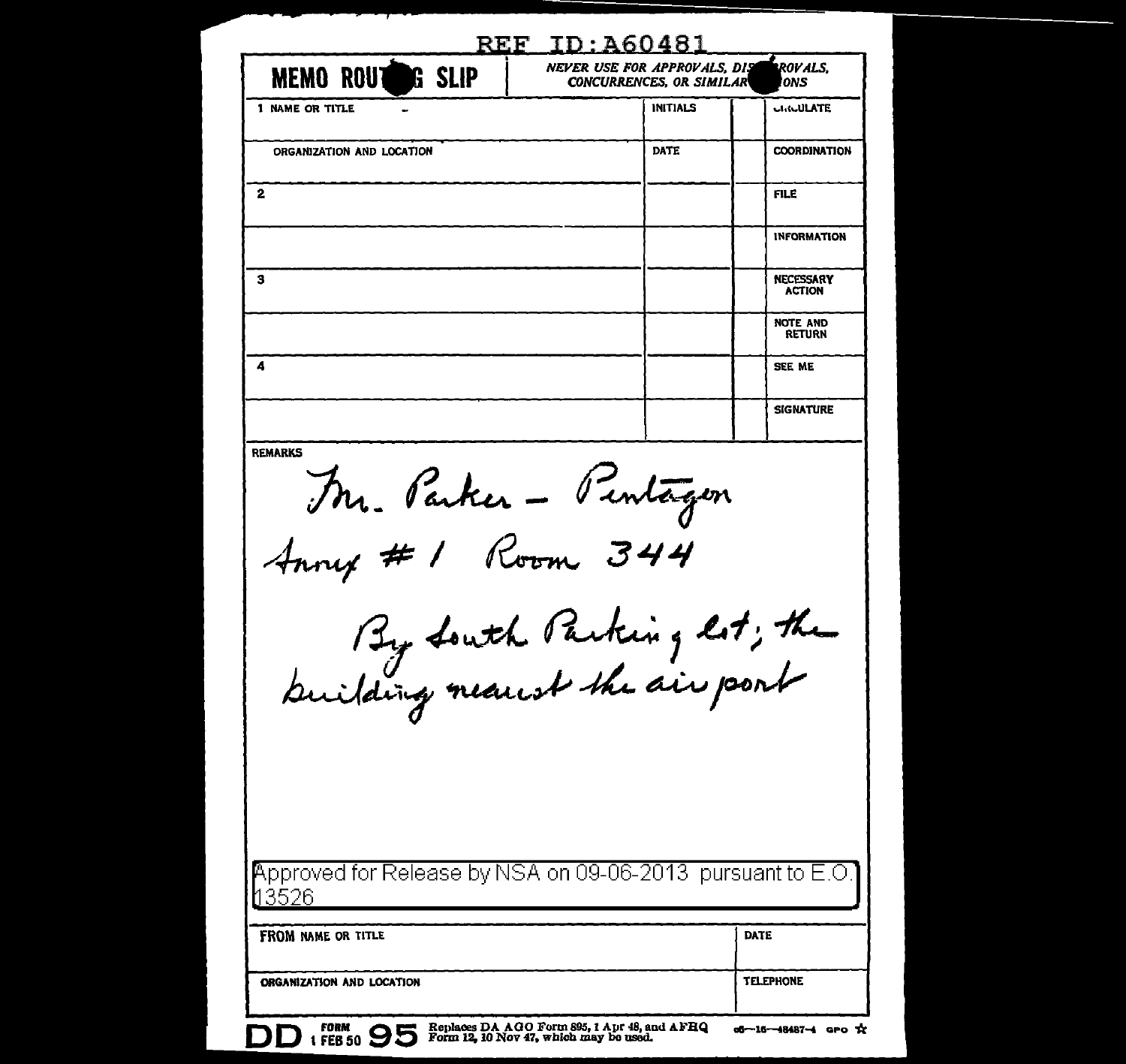REF TD: MOODLAND DWG 51-6210 Mat Office Memorandum TO : Mr. Friedmann DATE: FROM: M/L<br>SUBJECT: Pamphlits for Capitinia Motter Source: Fr. Parker-in the Office of the Chief of Industrial<br>Relations (Navy) Phone 7-53932. Room 5 D 774 (Pertezon) Pamphlito 65 avril 66 - latest idetions:<br>65 - 12 Sep 47  $66 - 10$  oct 49 with revision 19 Dec 49 The pamphlits were secured from the Publications Unit of